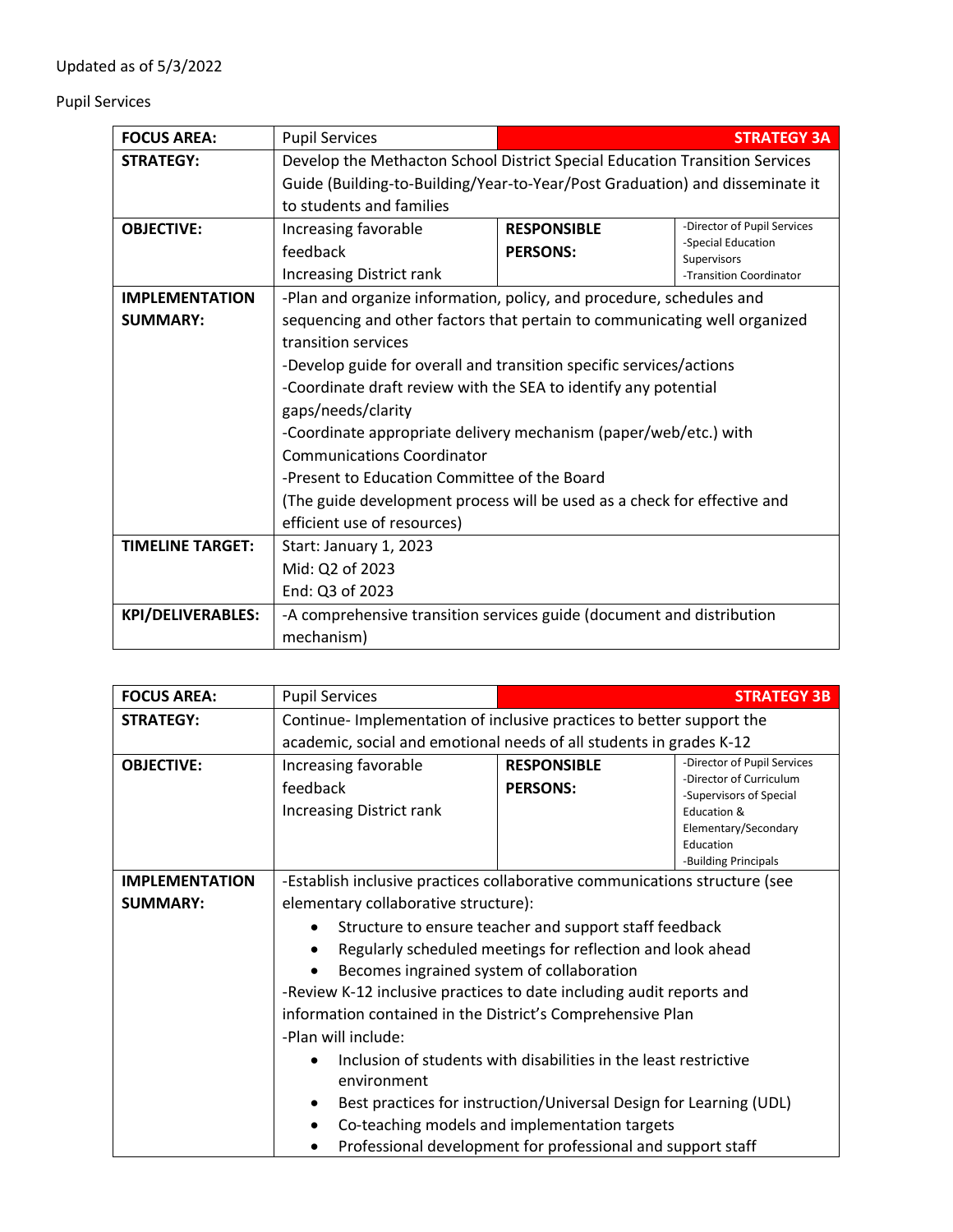|                          | -Produce procedures to ensure UDL, co-teaching and other customary           |  |  |
|--------------------------|------------------------------------------------------------------------------|--|--|
|                          | Methacton inclusive practices are organized to ensure continuity of          |  |  |
|                          | onboarding of new hires (coordinate with Human Resources)                    |  |  |
| <b>TIMELINE TARGET:</b>  | Start: January 1, 2022                                                       |  |  |
|                          | Mid: Q2 of 2023                                                              |  |  |
|                          | End: Q3 of 2024                                                              |  |  |
|                          | (perpetual actions required)                                                 |  |  |
| <b>KPI/DELIVERABLES:</b> | -Development of inclusive practices resources for staff (web-based)          |  |  |
|                          | -Completion of training in co-teaching and UDL for all special education and |  |  |
|                          | special education support staff as of May 1, 2022                            |  |  |
|                          | -Procedure document for new hires                                            |  |  |

| <b>FOCUS AREA:</b>       | <b>Pupil Services</b>                                                                       | <b>STRATEGY 3C</b> |                                                  |
|--------------------------|---------------------------------------------------------------------------------------------|--------------------|--------------------------------------------------|
| <b>STRATEGY:</b>         | Increase opportunities for English Language Learners                                        |                    |                                                  |
| <b>OBJECTIVE:</b>        | Increasing favorable feedback                                                               | <b>RESPONSIBLE</b> | -Director of Pupil Services<br>-ELD Coordinators |
|                          | <b>Increasing District rank</b>                                                             | <b>PERSONS:</b>    | -ELD Staff                                       |
| <b>IMPLEMENTATION</b>    | -Form internal committee to review current program offering, entry points,                  |                    |                                                  |
| <b>SUMMARY:</b>          | current resources, and needed supports                                                      |                    |                                                  |
|                          | -Leverage the MCIU, information from other districts, and 3 <sup>rd</sup> parties to ensure |                    |                                                  |
|                          | comprehensive listing of options for consideration                                          |                    |                                                  |
|                          | -Research and conduct a cost analysis of creating a SLIFE Academy (include                  |                    |                                                  |
|                          | logistical information, professional development, processes, targeted student               |                    |                                                  |
|                          | population and projected program outcomes)                                                  |                    |                                                  |
|                          | -Determine best resources needed to meet existing programmatic offerings                    |                    |                                                  |
|                          | and future opportunities                                                                    |                    |                                                  |
|                          | -Review all legal requirements and best practices                                           |                    |                                                  |
|                          | -Review student enrollment process for communicative and procedural                         |                    |                                                  |
|                          | effectiveness                                                                               |                    |                                                  |
|                          | -Provide professional development to professional and support on ELs in their               |                    |                                                  |
|                          | classroom                                                                                   |                    |                                                  |
| <b>TIMELINE TARGET:</b>  | Start: October 1, 2022                                                                      |                    |                                                  |
|                          | Mid: Q2 of 2023                                                                             |                    |                                                  |
|                          | End: Q4 of 2023                                                                             |                    |                                                  |
| <b>KPI/DELIVERABLES:</b> | -Share plan with Superintendent outlining current ELD program/services/costs                |                    |                                                  |
|                          | and student needs along with proposal for SLIFE and other recommended                       |                    |                                                  |
|                          | services                                                                                    |                    |                                                  |

| <b>FOCUS AREA:</b>    | <b>Pupil Services</b>                                                                                         |                                       | <b>STRATEGY 3D</b>                                                                                                                                     |
|-----------------------|---------------------------------------------------------------------------------------------------------------|---------------------------------------|--------------------------------------------------------------------------------------------------------------------------------------------------------|
| <b>STRATEGY:</b>      | Increase frequency and value of communication to staff and parents on all<br>umbrella areas of Pupil Services |                                       |                                                                                                                                                        |
| <b>OBJECTIVE:</b>     | Increasing favorable feedback<br><b>Increasing District rank</b>                                              | <b>RESPONSIBLE</b><br><b>PERSONS:</b> | -Director of Pupil Services<br>-Supervisors of Special<br>Education<br>-Transition Coordinator<br>-Special Education<br><b>Department Coordinators</b> |
| <b>IMPLEMENTATION</b> | -Form a Pupil Services Committee consisting of internal and external                                          |                                       |                                                                                                                                                        |
| <b>SUMMARY:</b>       | constituents                                                                                                  |                                       |                                                                                                                                                        |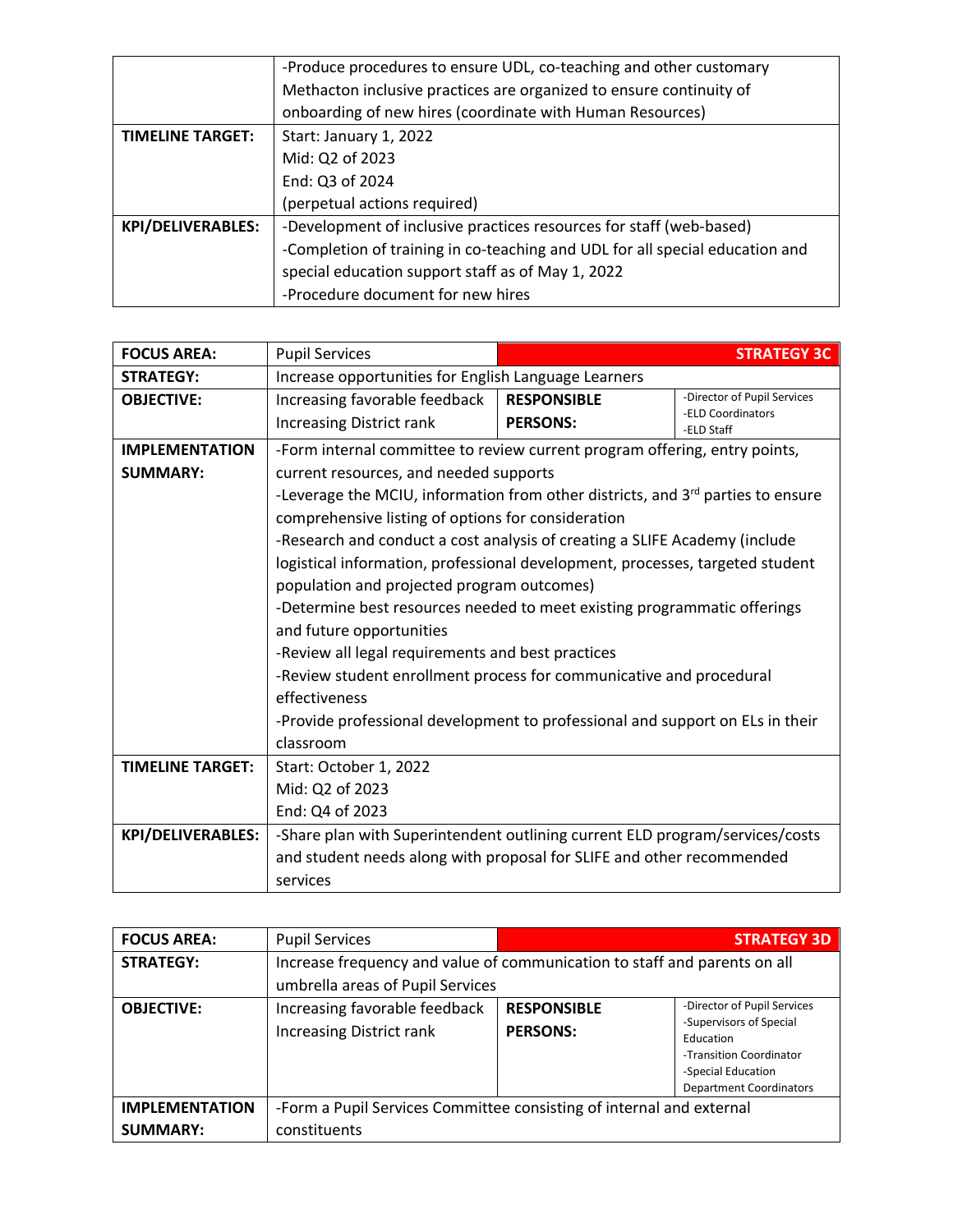|                          | -Review currently available documents and forms associated with each<br>umbrella program |  |  |
|--------------------------|------------------------------------------------------------------------------------------|--|--|
|                          | -Determine accuracy, type, timing, medium, and frequency of dissemination of             |  |  |
|                          | communications needed                                                                    |  |  |
|                          | -Develop document organization structure, inventory documents, and all other             |  |  |
|                          | attributable communications thus producing a catalogue of services                       |  |  |
|                          | -Schedule parent engagement sessions to gain feedback                                    |  |  |
| <b>TIMELINE TARGET:</b>  | Start: November 1, 2022                                                                  |  |  |
|                          | Mid: Q2 of 2023                                                                          |  |  |
|                          | End: Q3 of 2023                                                                          |  |  |
| <b>KPI/DELIVERABLES:</b> | -Produce a catalogue that outlines the communication system, structure, and              |  |  |
|                          | documents that comprise parent/staff information needs of pupil services                 |  |  |

| <b>FOCUS AREA:</b>       | <b>Pupil Services</b>                                                           |                                       | <b>STRATEGY 3E</b>                                                                                                     |
|--------------------------|---------------------------------------------------------------------------------|---------------------------------------|------------------------------------------------------------------------------------------------------------------------|
| <b>STRATEGY:</b>         | Continue- Review Gifted Program to ensure resources, programming and            |                                       |                                                                                                                        |
|                          | outcomes are aligned to best practices in gifted instruction in accordance with |                                       |                                                                                                                        |
|                          | <b>Chapter 16 Regulations</b>                                                   |                                       |                                                                                                                        |
| <b>OBJECTIVE:</b>        | Increasing favorable feedback<br><b>Increasing District rank</b>                | <b>RESPONSIBLE</b><br><b>PERSONS:</b> | -Director of Pupil Services<br>-Supervisors of Special<br>Education<br>-Director of Curriculum<br>-Building Principals |
|                          |                                                                                 |                                       | -Superintendent                                                                                                        |
| <b>IMPLEMENTATION</b>    | -Re-form committee                                                              |                                       |                                                                                                                        |
| <b>SUMMARY:</b>          | -Review previous work conducted (interrupted by COVID)                          |                                       |                                                                                                                        |
|                          | -Review current practices related to acceleration, curriculum compacting, and   |                                       |                                                                                                                        |
|                          | service delivery models in grades K-12                                          |                                       |                                                                                                                        |
|                          | -Conduct and review recent research on cluster grouping and integrated service  |                                       |                                                                                                                        |
|                          | delivery models                                                                 |                                       |                                                                                                                        |
|                          | -Develop a written plan that outlines the continuum of gifted services and      |                                       |                                                                                                                        |
|                          | supports in grades K-12                                                         |                                       |                                                                                                                        |
|                          | -Develop communications plan for informing stakeholders                         |                                       |                                                                                                                        |
|                          | -Present plan of recommendations to Education Committee of the Board            |                                       |                                                                                                                        |
|                          | -Implement recommendations                                                      |                                       |                                                                                                                        |
| <b>TIMELINE TARGET:</b>  | Start: October 1, 2022                                                          |                                       |                                                                                                                        |
|                          | Mid: Q4 of 2022                                                                 |                                       |                                                                                                                        |
|                          | End: Q2 of 2023                                                                 |                                       |                                                                                                                        |
| <b>KPI/DELIVERABLES:</b> | -Document outlining recommendations                                             |                                       |                                                                                                                        |
|                          | -Presentation to Board                                                          |                                       |                                                                                                                        |

| <b>FOCUS AREA:</b>                       | <b>Pupil Services</b>                                                                                                                                                             |                                       | <b>STRATEGY 3F</b>                                                                                                    |
|------------------------------------------|-----------------------------------------------------------------------------------------------------------------------------------------------------------------------------------|---------------------------------------|-----------------------------------------------------------------------------------------------------------------------|
| <b>STRATEGY:</b>                         | Conduct a K-12 School Counselor Program review to ensure resources,<br>programming and outcomes are effectively and efficiently aligned to best<br>practices in school counseling |                                       |                                                                                                                       |
| <b>OBJECTIVE:</b>                        | Increasing favorable feedback<br><b>Increasing District rank</b>                                                                                                                  | <b>RESPONSIBLE</b><br><b>PERSONS:</b> | -Director of Pupil Services<br>-Director of Curriculum<br>-School Counseling<br>Coordinators<br>-3rd Party Consultant |
| <b>IMPLEMENTATION</b><br><b>SUMMARY:</b> | -Determine structure, activities, and resources necessary to conduct program<br>review and consider use of third party consultants                                                |                                       |                                                                                                                       |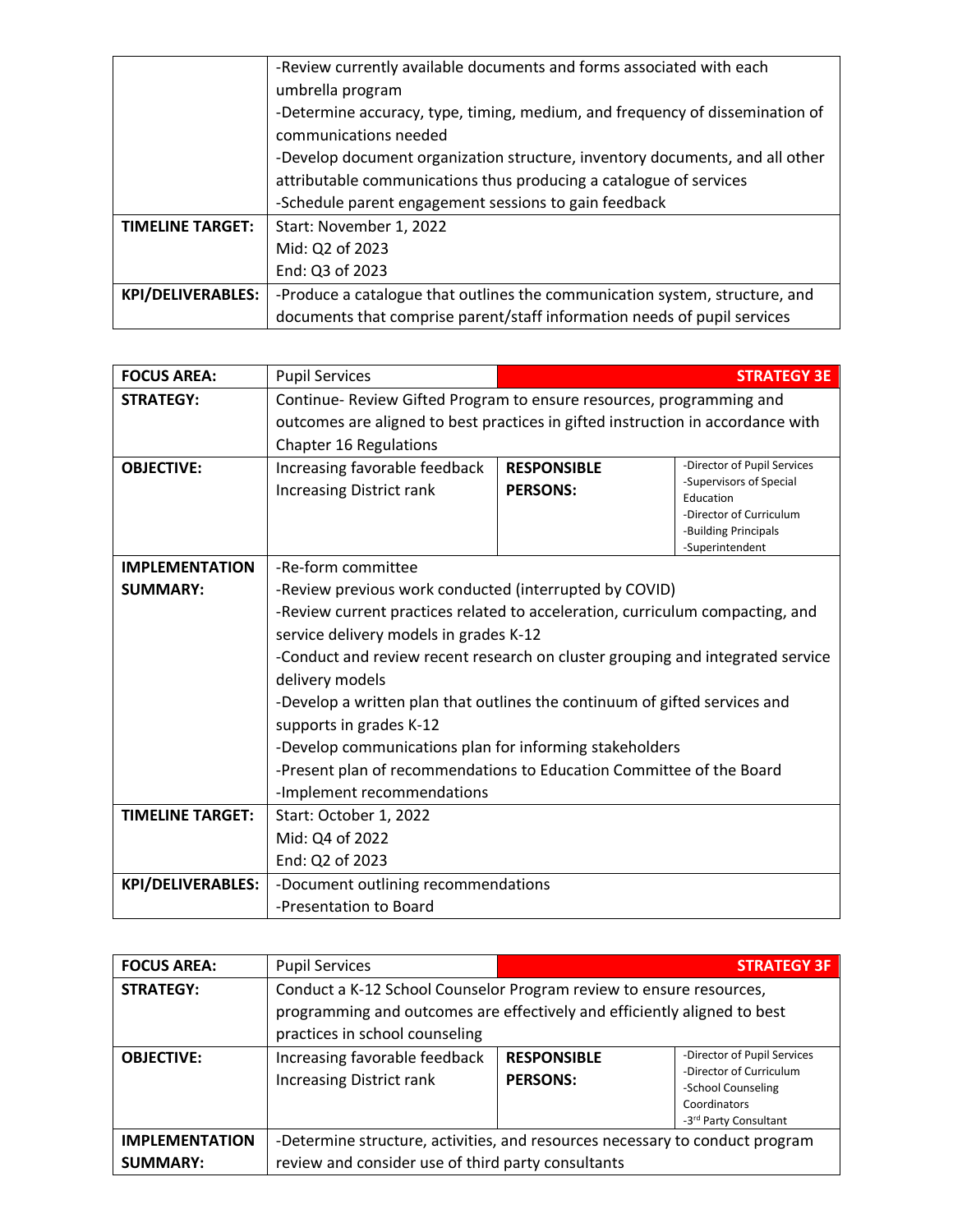|                          | -Engage 3rd party consultant if needed                                            |  |  |
|--------------------------|-----------------------------------------------------------------------------------|--|--|
|                          | -Determine priorities, areas of need, parental feedback, school counselor         |  |  |
|                          | feedback                                                                          |  |  |
|                          | -Itemize school counselor (daily/month/yearly) tasks and determine task value,    |  |  |
|                          | staffing levels, skills required, certification alignment, and priority alignment |  |  |
|                          | -Produce document that firmly organizes, by building/level, the intended          |  |  |
|                          | programming and services, and task assignment along with administrative           |  |  |
|                          | procedures to manage future needs                                                 |  |  |
|                          | -Review recommendations and best practices in school counseling (ASCA             |  |  |
|                          | National Model)                                                                   |  |  |
|                          | -Consider looping in grades 5-8                                                   |  |  |
|                          | -Conduct program review and produce recommendations for improvements              |  |  |
|                          | -Develop communications plan for families and students                            |  |  |
| <b>TIMELINE TARGET:</b>  | Start: October 1, 2022                                                            |  |  |
|                          | Mid: Q4 of 2022                                                                   |  |  |
|                          | End: Q3 of 2023                                                                   |  |  |
| <b>KPI/DELIVERABLES:</b> | -Produce a K-12 document of counseling services outlining the internal            |  |  |
|                          | structure, procedures, and programming (by level) and a parent/student            |  |  |
|                          | website that contains all relevant parent and student resources/program           |  |  |
|                          | information needs                                                                 |  |  |

| <b>FOCUS AREA:</b>                       | <b>Pupil Services</b>                                                                                                                                                                                                     |                                       | <b>STRATEGY 3G</b>                                                  |
|------------------------------------------|---------------------------------------------------------------------------------------------------------------------------------------------------------------------------------------------------------------------------|---------------------------------------|---------------------------------------------------------------------|
| <b>STRATEGY:</b>                         | Develop and implement a Trauma-Informed Care Plan                                                                                                                                                                         |                                       |                                                                     |
| <b>OBJECTIVE:</b>                        | Increasing favorable feedback<br><b>Increasing District rank</b>                                                                                                                                                          | <b>RESPONSIBLE</b><br><b>PERSONS:</b> | -Director of Pupil Services<br>-Supervisors of Special<br>Education |
| <b>IMPLEMENTATION</b><br><b>SUMMARY:</b> | -Assistant Superintendent<br>-Develop the District's Comprehensive Trauma-Informed Care Plan following<br>the PCCD's Model                                                                                                |                                       |                                                                     |
|                                          | -Provide Trauma-Informed Care training to all staff members<br>-Provide Trauma-Informed Care training information to parents and students<br>-Align Trauma-Informed approach with other evidence-based approaches         |                                       |                                                                     |
| <b>TIMELINE TARGET:</b>                  | Start: June 1, 2022<br>Mid: Q4 of 2022<br>End: Q2 of 2023                                                                                                                                                                 |                                       |                                                                     |
| <b>KPI/DELIVERABLES:</b>                 | -Comprehensive Trauma-Informed Care Plan<br>-Completion of schedule of training for staff as of May 1, 2022<br>-Completion of parent and student training<br>-Procedure document for new hires (how will they be trained) |                                       |                                                                     |

| <b>FOCUS AREA:</b>                       | <b>Pupil Services</b>                                                                                               |                                       | <b>STRATEGY 3H</b>                                                                                                    |
|------------------------------------------|---------------------------------------------------------------------------------------------------------------------|---------------------------------------|-----------------------------------------------------------------------------------------------------------------------|
| <b>STRATEGY:</b>                         | Conduct a review of the District's Home and School Visitor services, including<br>caseload and resource allocations |                                       |                                                                                                                       |
| <b>OBJECTIVE:</b>                        | Increasing favorable feedback<br><b>Increasing District rank</b>                                                    | <b>RESPONSIBLE</b><br><b>PERSONS:</b> | -Director of Pupil Services<br>-Home & School Visitor<br>-Supervisors of Special<br>Education<br>-Building Principals |
| <b>IMPLEMENTATION</b><br><b>SUMMARY:</b> | -Determine structure, activities, and resources necessary to conduct program<br>review                              |                                       |                                                                                                                       |